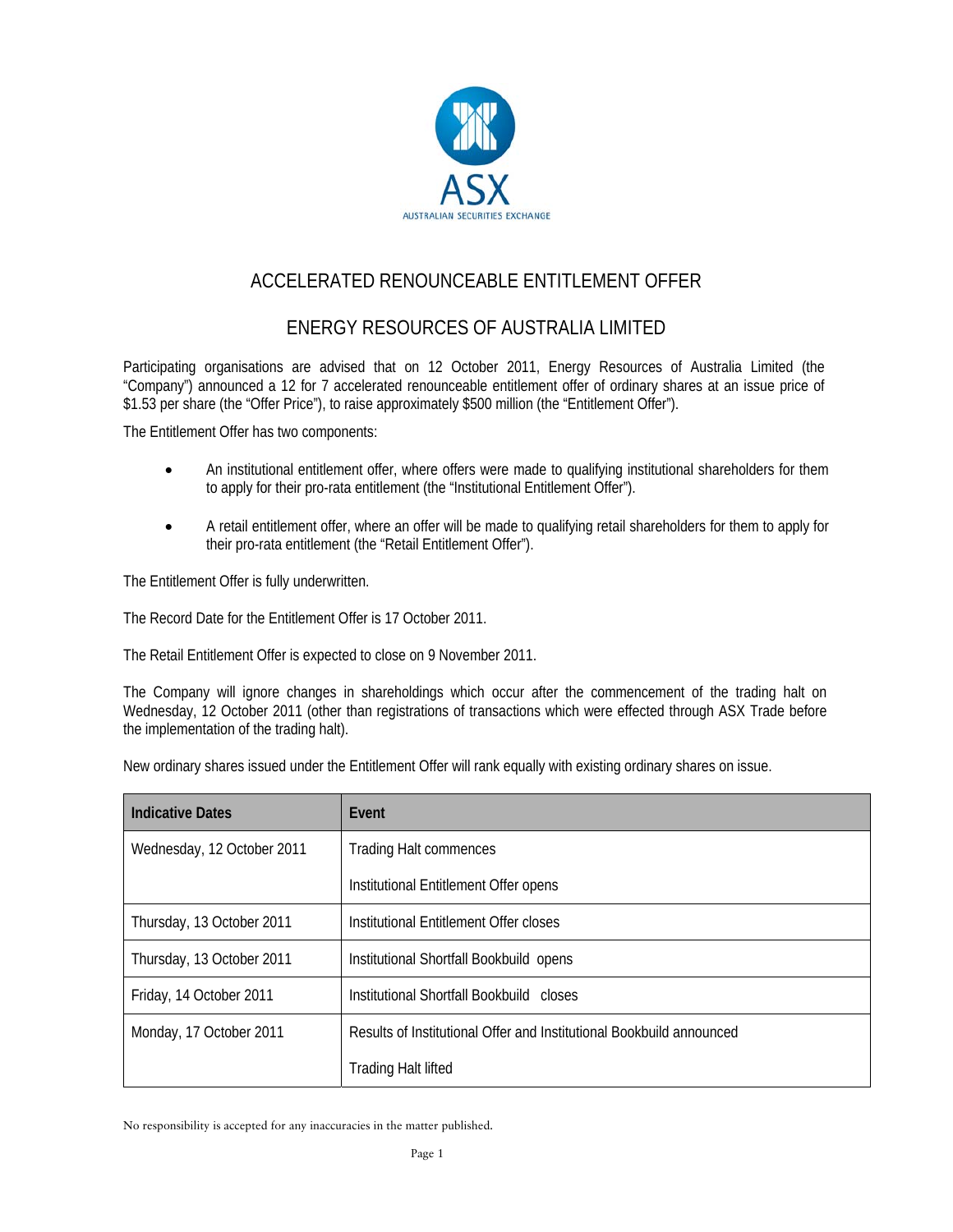| <b>Indicative Dates</b>    | Event                                                                                                                            |
|----------------------------|----------------------------------------------------------------------------------------------------------------------------------|
|                            | Ordinary shares recommence trading                                                                                               |
|                            | Record Date for eligibility in the Entitlement Offer                                                                             |
| Wednesday, 19 October 2011 | Retail Entitlement Offer opens                                                                                                   |
| Wednesday, 19 October 2011 | Offer Booklet despatched to retail shareholders                                                                                  |
| Monday, 24 October 2011    | Settlement of Institutional Entitlement Offer and Institutional Bookbuild                                                        |
| Tuesday, 25 October 2011   | Issue under Institutional Entitlement Offer and Institutional Bookbuild                                                          |
|                            | New shares issued under Institutional Entitlement Offer and Institutional Bookbuild<br>commence trading on a normal (T+3) basis  |
| Wednesday, 9 November 2011 | <b>Retail Entitlement Offer closes</b>                                                                                           |
| Monday, 14 November 2011   | Results of Retail Entitlement Offer and Retail Bookbuild announced to ASX                                                        |
| Monday, 14 November 2011   | Bookbuild for renounced retail entitlements and ineligible foreign shareholder sale<br>process by nominee opens                  |
| Tuesday, 15 November 2011  | Bookbuild for renounced retail entitlements and ineligible foreign shareholder sale<br>process by nominee closes                 |
| Tuesday, 15 November 2011  | Announcement of completion of Retail Bookbuild and ineligible foreign shareholder sale<br>process                                |
| Friday, 18 November 2011   | Settlement of Retail Entitlement Offer shortfall                                                                                 |
| Monday, 21 November 2011   | Issue under Retail Entitlement Offer and Retail Bookbuild                                                                        |
|                            | Despatch of holding statements for Retail Entitlement Offer and Retail Bookbuild                                                 |
| Tuesday, 22 November 2011  | Trading of new shares issued under Retail Entitlement Offer and Retail Bookbuild<br>commences on a normal (T+3) settlement basis |

#### **Settlement issues**

Despite the fact that securities are trading "ex entitlement" on ASX Trade, CHESS will not recognise for settlement purposes the "ex entitlement" or the "cum entitlement" tag on CHESS messages and CHESS will not maintain cum balances during the deemed "CHESS ex-period", i.e. the period commencing on the deemed CHESS Ex-Date up to and including the record date. However, a record date cum balance will be available the business day following the record date, which will be equal to the registered holding balance at CHESS end of day on the record date. As a result any transfer that occurs prior to record date will be effectively transferred on a "cum" basis.

Therefore, Participants must ensure that any transfer, including the priming of Broker Entrepot Accounts, is conducted in accordance with the basis of quote. For example, a transfer in relation to a transaction conducted on an ex-basis should ordinarily only occur post record date.

CHESS will perform automatic diary adjustments to "cum entitlement" settlement obligations outstanding as at the record date.